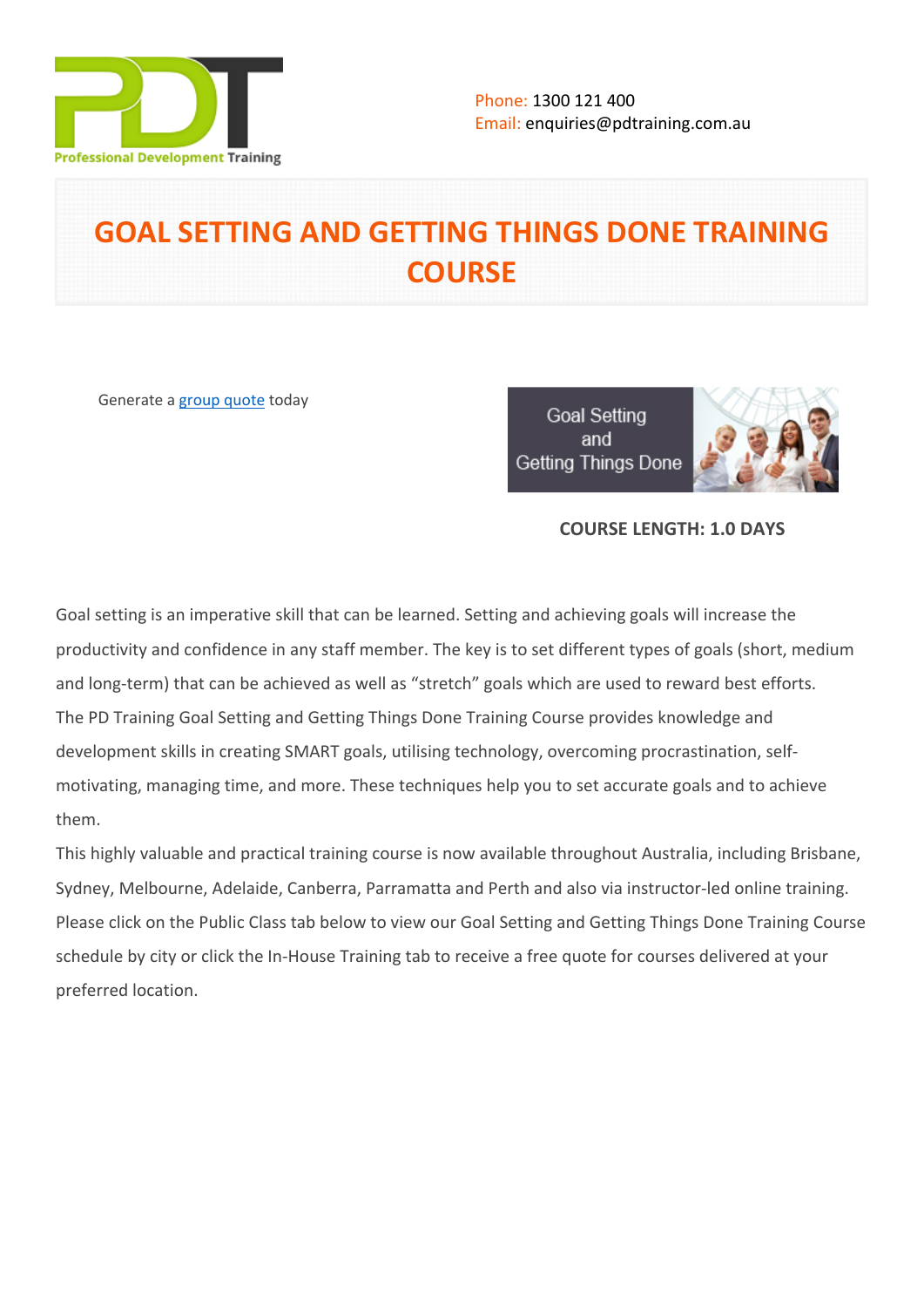#### **GOAL SETTING AND GETTING THINGS DONE TRAINING COURSE COURSE OUTLINE**

#### **FOREWORD**

During this training course, participants learn to overcome procrastination, develop accurate goal setting skills, manage time effectively, self-motivated, and accomplish important tasks. These skills translate into increased satisfaction in one's professional and personal life.

Developing the ability for goal setting and getting things done after this training course helps participants become more productive, successful, and satisfied.

#### **OUTCOMES**

This extensive training course helps participants develop important skills to achieve more in professional and personal life.

#### **After completing this course, participants will have learned to:**

- Overcome procrastination
- Apply the 15 minute rule
- Remove distractions
- Reward yourself
- Start small and build from there
- Set realistic deadlines
- Use the four P's of Positive, Personal, Possible and Prioritised
- Motivate yourself by remembering success
- Use gamification
- Track your progress
- Manage time
- Break up large tasks
- Utilise technology
- Build on your successes
- Chunk, block and tackle
- Plan effectively
- Use Specific, Measurable, Attainable, Realistic and Timely (SMART) goals

#### **MODULES**

#### **Lesson 1: Getting Started**

- Housekeeping Items
- Pre-Assignment Review
- Workshop Objectives
- The Parking Lot

#### **Lesson 2: Overcoming Procrastination (I)**

- Eat That Frog!
- Just Do It
- The 15 Minute Rule
- Chop It Up